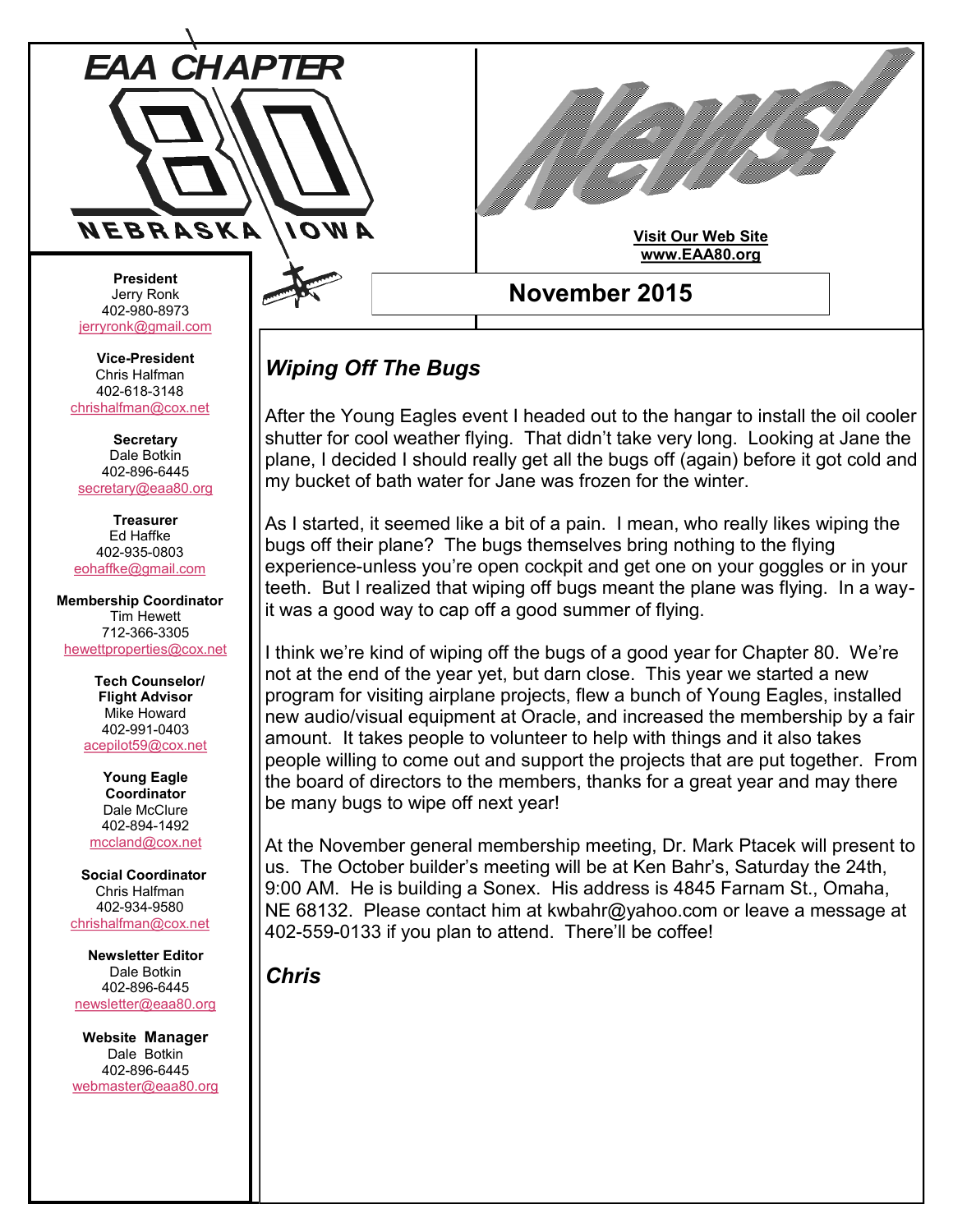| <b>October meeting Minutes</b>                                                                                                                                                                                                                                                                                                                                                                                                                                                                                                                                                                                                                                                      | the trailer. Jerry refurbed and cleaned up the trailer, but it needs<br>new tires still. Reimbursement was made to Jerry for parts and<br>paint (see "Meeting Equipment" above). TW said we have a<br>problem with the trailer axle bending and wearing out tires.<br>Mike and TW will work to see if we can engineer an improved<br>axle to keep this from happening. TW will also investigate<br>possible replacements for the trailer without costing the chapter<br>more than we can justify for the amount it gets used. |
|-------------------------------------------------------------------------------------------------------------------------------------------------------------------------------------------------------------------------------------------------------------------------------------------------------------------------------------------------------------------------------------------------------------------------------------------------------------------------------------------------------------------------------------------------------------------------------------------------------------------------------------------------------------------------------------|-------------------------------------------------------------------------------------------------------------------------------------------------------------------------------------------------------------------------------------------------------------------------------------------------------------------------------------------------------------------------------------------------------------------------------------------------------------------------------------------------------------------------------|
| The October membership meeting was called to order at 7<br>PM on Monday, 10/12/2015 in the main hangar at Oracle<br>Aviation in Millard.                                                                                                                                                                                                                                                                                                                                                                                                                                                                                                                                            |                                                                                                                                                                                                                                                                                                                                                                                                                                                                                                                               |
| We had a couple of guests, whose names I did not manage to<br>get.                                                                                                                                                                                                                                                                                                                                                                                                                                                                                                                                                                                                                  |                                                                                                                                                                                                                                                                                                                                                                                                                                                                                                                               |
| Minutes: A motion was passed to approve the August<br>and September meeting minutes as published.                                                                                                                                                                                                                                                                                                                                                                                                                                                                                                                                                                                   | Builders reports: The Shoemakers report that there is not<br>much new to report. Mark Miller is almost ready for his<br>airworthiness certificate. Eric bought Bob Soukup's RV-4. Jim                                                                                                                                                                                                                                                                                                                                         |
| Treasurer: Ed Haffke reported \$5864 in checking, \$1558<br>in a CD, \$3912 in the money market account for a total of<br>\$11345.49.                                                                                                                                                                                                                                                                                                                                                                                                                                                                                                                                               | Beyer is working on the overhead console of his RV-10.<br>For Sale: Ed Haffke reports that he has a 1956 Cessna 140<br>for sale at a very attractive price (\$22K or less); contact Ed for<br>details.                                                                                                                                                                                                                                                                                                                        |
| Membership: We now have 112 members.                                                                                                                                                                                                                                                                                                                                                                                                                                                                                                                                                                                                                                                |                                                                                                                                                                                                                                                                                                                                                                                                                                                                                                                               |
| Young Eagles: Rally on Saturday, 10/17.                                                                                                                                                                                                                                                                                                                                                                                                                                                                                                                                                                                                                                             | Trimotor: No change, they're supposed to contact Mike<br>about the schedule. Mike will check to see if MLE can hangar                                                                                                                                                                                                                                                                                                                                                                                                         |
| Tech Counselor: Nothing to report.                                                                                                                                                                                                                                                                                                                                                                                                                                                                                                                                                                                                                                                  | the plane if it comes here.                                                                                                                                                                                                                                                                                                                                                                                                                                                                                                   |
| Flyout Report: Mike reported there was a flyout to the<br>EAA Museum in Oshkosh. Three planes flew out, good<br>weather with winds out of the NE. Mike says the museum<br>displays are amazing and you really should take the time to<br>go through if you get a chance. The next flyout will be to the<br>Beaumont Hotel in KS, near Wichita. You'll get to taxi<br>through city streets to park at the hotel. The date is Sunday,<br>Nov. 1. Mike will send out an email to the flyout list.                                                                                                                                                                                      | Nominations: November is election month! Nominations<br>for chapter officers were entertained. The following nominations<br>were made:<br>For President: Chris Halfman<br>$\bullet$<br>For Vice president: Chris Beran<br>$\bullet$<br>For Treasurer: Bob Cartwright<br>$\bullet$<br>For Secretary: Dale Botkin<br>$\bullet$<br>For Membership: Jim Beyer<br>$\bullet$                                                                                                                                                        |
| Social Coordinator: Chris reports that Ken Bahr will host<br>the builders meeting on 10/24. Ken is building a Sonex.<br>There is supposed to be a BBQ at oracle Aviation in early<br>November, details are still being firmed up.                                                                                                                                                                                                                                                                                                                                                                                                                                                   | Kevin Faris reports that he has plans for a Thorp T-18 and a<br>Vari-Eze along with a few parts, books and some clecos that<br>were donated by the family of someone who was interested in<br>experimental planes in the late 1960s. See Kevin if you're<br>interested in the plans.                                                                                                                                                                                                                                          |
| Tools: Everything is either in Jerry's hangar or accounted<br>for.                                                                                                                                                                                                                                                                                                                                                                                                                                                                                                                                                                                                                  | Jim Beyer reported that Twin Creek Cinema would be<br>showing <i>Flying the Feathered Edge</i> , a movie about the career of                                                                                                                                                                                                                                                                                                                                                                                                  |
| Web site: Jerry demonstrated how to update your profile<br>and contact information on the web site. Dale is working to<br>improve the member directory page.                                                                                                                                                                                                                                                                                                                                                                                                                                                                                                                        | Bob Hoover, on Wed. 11/11. This is for all aviation enthusiasts<br>and their friends. You can make reservations at tugg.com.                                                                                                                                                                                                                                                                                                                                                                                                  |
| <b>New Business &amp; Announcements:</b>                                                                                                                                                                                                                                                                                                                                                                                                                                                                                                                                                                                                                                            | Respectfully submitted,<br>Dale Botkin-Secretary                                                                                                                                                                                                                                                                                                                                                                                                                                                                              |
| <b>PO Box:</b> The Post Office box received a total of nine<br>actual pieces of mail this year. Jerry made a motion not to<br>renew the PO box, which was passed. The Treasurer will<br>handle the mailing of the trailer registration.                                                                                                                                                                                                                                                                                                                                                                                                                                             | <b>Welcome, New Members!</b><br>Please take note that we have a number of relatively recent new<br>Chapter 80 members. If you see these folks at the meeting or<br>around the airport, be sure to say hello. And remember-if you                                                                                                                                                                                                                                                                                              |
| Jerry announced that Steve Bennett is in hospice care.                                                                                                                                                                                                                                                                                                                                                                                                                                                                                                                                                                                                                              | have a friend, neighbor or relative who is interested in aviation,<br>antique aircraft, home building or warbirds, bring them to a                                                                                                                                                                                                                                                                                                                                                                                            |
| Meeting Equipment: The old stacking chairs and plywood<br>tables were deemed an eyesore and have been removed.<br>We have a few newer plastic folding tables, and we were<br>given folding chairs in good condition. We were also asked<br>by Oracle to house our gear in a more presentable cabinet,<br>and to install at least a 70" TV on the wall. Oracle bought our<br>old TV, and we have a new metal cabinet to house our<br>equipment. A motion was made and passed to reimburse<br>Bob Cartwright and Jerry Ronk a total of \$1426.12 for these<br>purchases as well as a storage rack for the folding chairs.<br>The old chairs will be donated to the Open Door Mission. | meeting. They may become a member too.<br><b>Bob Alf</b><br>Dave Bentley<br>Chris Beran<br>Dan James<br>Shawn Farwell<br>John Lindinger<br><b>Rich Tonar</b><br>Mark Parry<br><b>Mark Miller</b><br>Eric Stadjuhar<br>Jonathan Fitzsimmons<br>Don Newton<br><b>Mark Ptacek</b><br>Hal Johnson<br>Jonathan Fant<br>Dave Poole<br><b>Bob Negis</b><br><b>Julie Negis</b>                                                                                                                                                        |

**Trailer:** A discussion was had regarding the condition of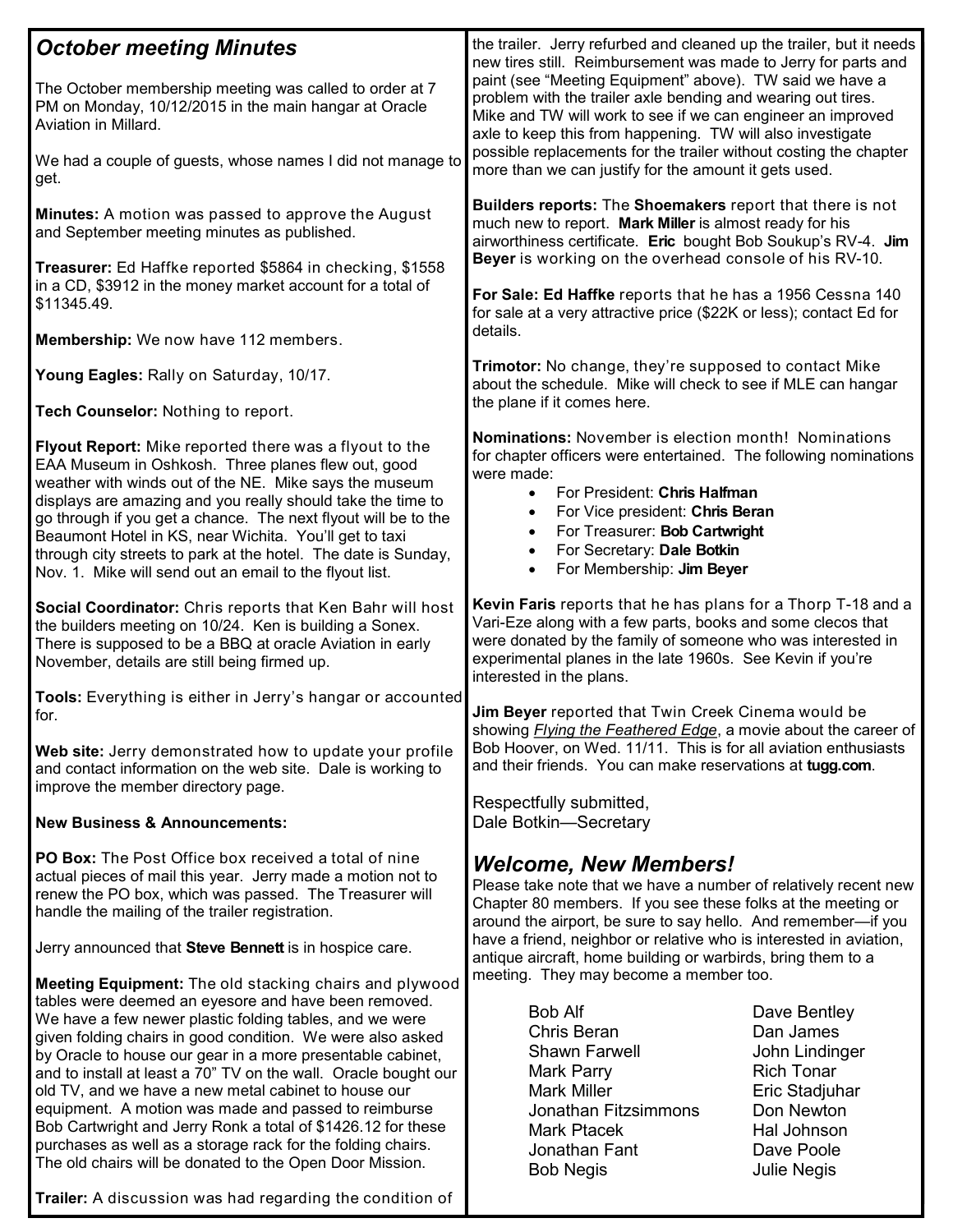| <b>Making The LSA Transition</b><br>By Dale Botkin                                                                                                                                                                                                                                                                                                                                                                                                                                                                                                                                                                                                                                                                                                                                                                                                                                                                                                                                                                                                    | parts and tools for sale to Chapter members. Included in<br>the items Tom is selling are the following:                                                                                                                                                                                                                                                                                                                                                                                                                                                   |
|-------------------------------------------------------------------------------------------------------------------------------------------------------------------------------------------------------------------------------------------------------------------------------------------------------------------------------------------------------------------------------------------------------------------------------------------------------------------------------------------------------------------------------------------------------------------------------------------------------------------------------------------------------------------------------------------------------------------------------------------------------------------------------------------------------------------------------------------------------------------------------------------------------------------------------------------------------------------------------------------------------------------------------------------------------|-----------------------------------------------------------------------------------------------------------------------------------------------------------------------------------------------------------------------------------------------------------------------------------------------------------------------------------------------------------------------------------------------------------------------------------------------------------------------------------------------------------------------------------------------------------|
| I'd been pounding rivets on my RV-7 for a couple of years<br>even after my unfortunate encounter with the cardiac cath lab,<br>hoping for the long promised changes that would eliminate the<br>requirement to get a third class medical certificate to fly it.<br>Those changes may or may not happen some day, but it now<br>has become obvious that even if the rules do change it won't<br>help my situation much. I finally had to make the decision that<br>it was time to go for a light-sport plane instead. As much as I<br>have come to enjoy building, I like flying even more.<br>A couple of weeks of searching had eliminated several<br>potential options for various reasons. One promising<br>candidate emerged: a five year old, low-time RV-12 priced well<br>below the apparent market. I enlisted the help of Mike Howard<br>to come along to take a look, since he is the most expert RV-<br>12 person I could find. We set out for the hills of very rural<br>North Carolina via flying anchovy tins in Delta Airlines livery. | An ACK Mod E-01 ELT, bought for his Stearman but<br>$\bullet$<br>never installed<br>$\bullet$<br>Riveting tools, bucking tool, air drill, bars, and<br>attachments. \$100 for the lot.<br>Under wing jack, 26", like new. \$100<br>$\bullet$<br>Homemade jack for RV 6a, works great. \$20<br>3 cabinets of rivets and AN hardware , \$30ea.<br>Contact Tom via email at tomnew@windstream.net, or<br>find him at the next meeting.<br><b>Upcoming Events</b><br>$\Rightarrow$ 10/24 at 9 AM: EAA 80 Builders Meeting. See the<br>front page for details. |
| The plane was well it was there, and it seems airworthy<br>enough if not pretty. It will be at least a winter-long project to<br>get all of the service bulletins done and make it presentable,<br>but then I already had planned to work on a plane all winter. I<br>debated whether to buy it or not, then finally called the seller<br>and made an offer I was pretty sure he'd scoff at but he did<br>not, and we made a deal. I'm buying an RV-12.<br>Now comes the long list of things to do! I need to get current<br>again, having flown only an hour or so in the past two years. I<br>need to get "trained up" enough in an RV-12 to not pose a<br>danger to myself, the airplane or those on the ground. The<br>plane needs to be flown back from NC to its new home. I have<br>to get a hangar rented. Of course there's insurance to be<br>handled. There's a lot of details to be handled when you make<br>a decision like this.                                                                                                        | 11/1: Flyout to Beaumont Hotel in KS (07S). Plan on<br>$\Rightarrow$<br>arriving at 12:30 on 11/1/15. Contact Mike Howard for<br>details.<br>$\Rightarrow$ 11/9 at 7 PM: EAA 80 general membership meeting,<br>Oracle Aviation at Millard Airport. It's election time!<br>$\Rightarrow$ 11/21 from 8 to 10AM: EAA 569 Fly-In Breakfast at<br>Crete (CEK)<br>$\Rightarrow$ 11/7 from 11 AM to 2 PM: Chili Fly-In at<br>Independence Municipal Airport (IIB). PIC and<br>children under 5 eat free.<br>Two lost in RV-4 crash                               |
| To be continued<br><b>Overall Accident Numbers Down</b><br>In September, EAA completed its annual tracking of<br>experimental category fatal accidents. Experimental<br>aircraft were involved in 60 fatal accidents during fiscal                                                                                                                                                                                                                                                                                                                                                                                                                                                                                                                                                                                                                                                                                                                                                                                                                    | Sad news from the Seward area. I'm very sorry to report<br>that we lost two fellow aviators and IAC MAC 80<br>members, Jerry Allder and Dave Schneider, in an RV-4<br>crash over the weekend. There is a memorial gathering<br>from 6 to 8:30 PM on Thursday, October 22nd at the<br>Lincoln Firefighters Hall 241 Victory Lane, Lincoln. (Out<br>by Speedway Motors off Sun Valley Blvd.)<br><b>Welcome Race Fans!</b><br>Championship Air Races<br>$\circ$ $\vee$                                                                                       |
| year 2015, with amateur-built aircraft accounting for<br>roughly two-thirds of those accidents.<br>As in previous years, the FAA established a "not to<br>exceed" number based on the goal of decreasing<br>experimental fatal accidents by 10 percent year over<br>year. The number of fatal accidents for fiscal year 2015<br>$\mu$ hole $\mu$ the net to exceed number of $\beta$                                                                                                                                                                                                                                                                                                                                                                                                                                                                                                                                                                                                                                                                  |                                                                                                                                                                                                                                                                                                                                                                                                                                                                                                                                                           |

came in well below the not to exceed number of 64. Additionally, experimental fatal accidents saw a decrease of more than 11 percent over fiscal year 2014 data.

Despite the promising numbers, EAA is committed to expanding its role in experimental aircraft safety with the goal of seeing even larger decreases in fatal accidents.

## *Parts and Tools For Sale*

Tom Newell has decided to offer some of his collection of